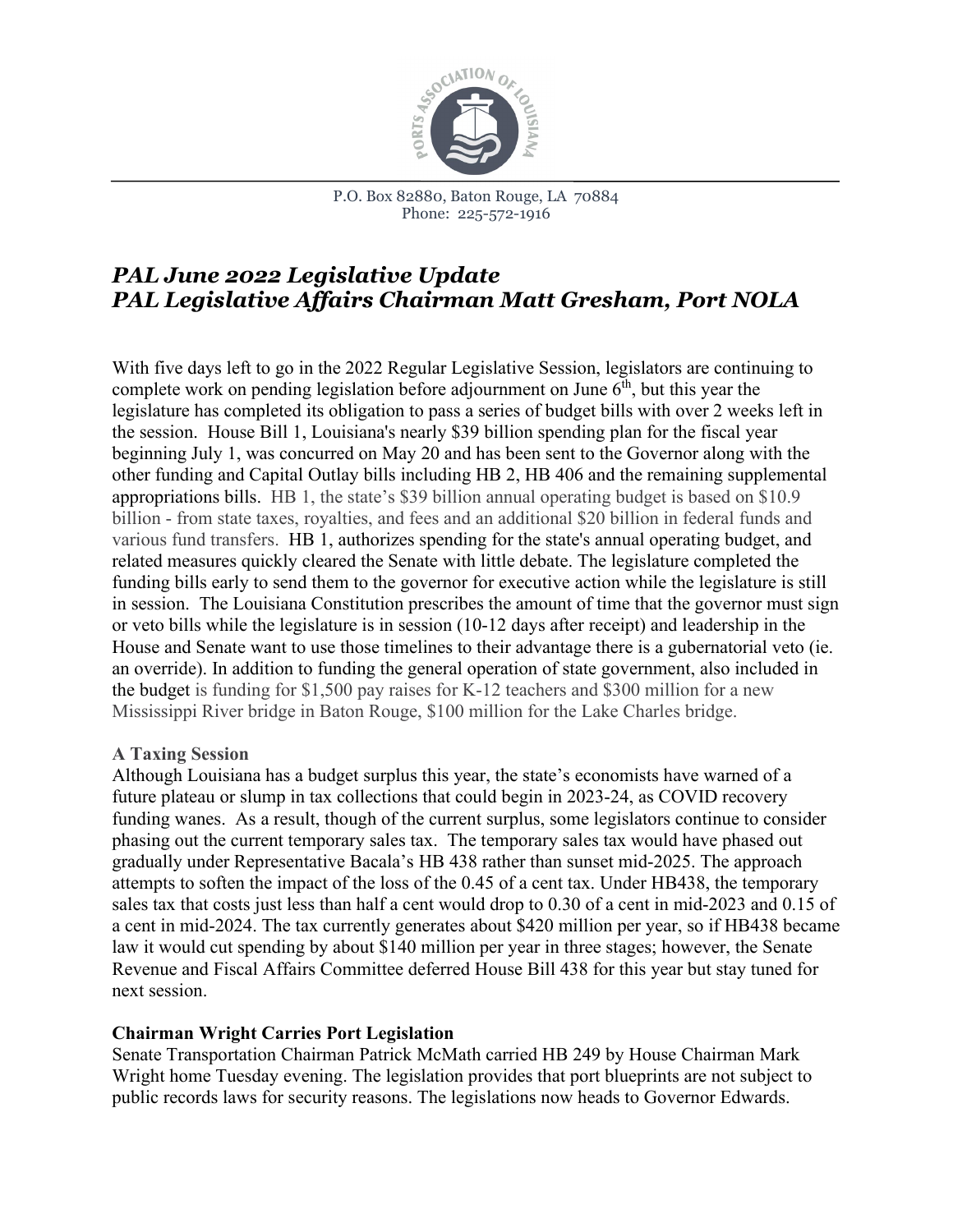#### **Chairman Wright Creates Port Subcommittee**

HCR 107 by Rep. Mark Wright creates a subcommittee to be comprised of eight total members with two members each appointed from the House Committee on Transportation, Highways and Public Works, the House Committee on Commerce, the Senate Committee on Transportation, Highways, and Public Works, and the Senate Committee on Commerce, Consumer Protection, and International Affairs to examine and study port infrastructure strategies. Requires the subcommittee submit its findings via a report prior to the convening of the 2023 Legislative Session.

## **On the Hill…**

## **USACE Releases FY 2022 Work Plan**

The U.S. Army Corps of Engineers released its FY2022 work plan My 25. The work plan lays out the allocation of FY2022 Congressionally appropriated monies to start, continue and/or complete studies, construction projects and operations and maintenance activities. Under the FY2022 work plan, construction received \$2.49 billion; investigations got \$143 million; operations and maintenance received \$4.57 billion; Mississippi Rivers and Tributaries got \$370 million; and the Formerly Utilized Sites Remedial Action Program received \$300 million. Resources:

- [Construction FY2022 work plan](https://urldefense.com/v3/__https:/usace.contentdm.oclc.org/utils/getfile/collection/p16021coll6/id/2270__;!!MfIX9RQ!foGSIPw9uIwdZ5BWp2fndTq2XmR5Dz5t9rLXIJ9-Ntzt9E887toxhV9l7qLgG9j_g8XKyDuqWLkJivS-Nrdb$)
- [Investigations FY2022 work plan](https://urldefense.com/v3/__https:/usace.contentdm.oclc.org/utils/getfile/collection/p16021coll6/id/2272__;!!MfIX9RQ!foGSIPw9uIwdZ5BWp2fndTq2XmR5Dz5t9rLXIJ9-Ntzt9E887toxhV9l7qLgG9j_g8XKyDuqWLkJitHv4Uit$)
- [Operations and Maintenance FY2022 work plan](https://urldefense.com/v3/__https:/usace.contentdm.oclc.org/utils/getfile/collection/p16021coll6/id/2275__;!!MfIX9RQ!foGSIPw9uIwdZ5BWp2fndTq2XmR5Dz5t9rLXIJ9-Ntzt9E887toxhV9l7qLgG9j_g8XKyDuqWLkJiv8Ntyiz$)
- [Mississippi Rivers and Tributaries FY2022 work plan](https://urldefense.com/v3/__https:/usace.contentdm.oclc.org/utils/getfile/collection/p16021coll6/id/2273__;!!MfIX9RQ!foGSIPw9uIwdZ5BWp2fndTq2XmR5Dz5t9rLXIJ9-Ntzt9E887toxhV9l7qLgG9j_g8XKyDuqWLkJiqrNn1Mz$)
- [Formerly Utilized Sites Remedial Action Program FY2022 work plan](https://urldefense.com/v3/__https:/usace.contentdm.oclc.org/utils/getfile/collection/p16021coll6/id/2271__;!!MfIX9RQ!foGSIPw9uIwdZ5BWp2fndTq2XmR5Dz5t9rLXIJ9-Ntzt9E887toxhV9l7qLgG9j_g8XKyDuqWLkJiky6Sc9u$)

## **WRDA Moving**

On May 18, the House Transportation and Infrastructure Committee (T&I) approved their version of the biennial Water Resources Development Act of 2022 (WRDA 2022) by voice vote. Over a period of five-hours, dozens of amendments were filed, and most were withdrawn after T&I Chair Peter DeFazio (D-Ore.) committed to working with the authors to address underlying issues. The bill includes 72 new feasibility studies, 8 studies to modify projects, and construction authorization for 16 projects. Chairman DeFazio indicated that the House would vote on T&I's WRDA bill in June. While the House bill is similar to the Senate bill, passed by the Environment and Public Works Committee earlier in May, the bills are not identical.

## **PIDP**

On May 9, the DOT's Maritime Administration (MARAD) announced that up to \$684.3 million is now available for Port Infrastructure Development Program (PIDP) grants, to be awarded on a competitive basis to projects that improve the safety, efficiency, and reliability of the movement of goods into, out of, around, or within a port. The funds come from two pots: \$450 million under the bipartisan infrastructure law and \$234.3 million from the FY2022 Appropriations Act. All "eligible "coastal seaports, inland river ports, and Great Lakes ports can apply for funding

## **Save the Date:**

AAPA Annual Convention and Expo – Oct. 16-19 in Orlando, Fla.